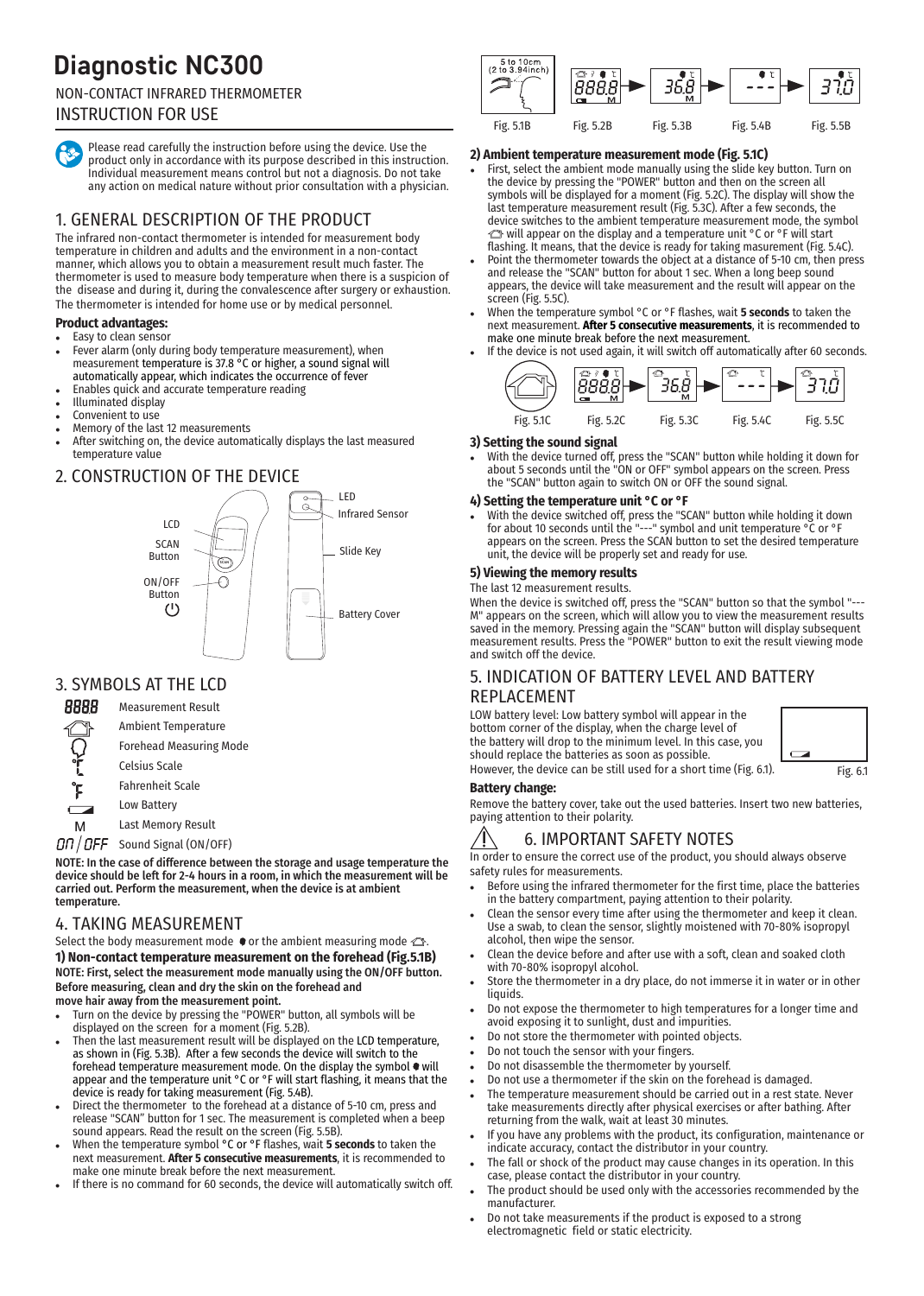#### If the following circumstances occur, it is recommended to make at least three measurements, and the highest result should be considered as the most reliable:

- <sup>l</sup> Infants under 3 months old.
- Children under 3 years old with weakened immune system.
- If you use an infrared thermometer for the first time. If you do not obtain accurate and permanent readings, repeat the measurements several times

#### **Remember:**

- <sup>l</sup> Using the cleaning methods others, than those specified in the instructions may cause the failure of the infrared thermometer.
- Contraindications: do not point the LED to the scar or the area of the skin, which is affected by diseases. Patients with injuries and those taking antiinflammatory medications for the treatment of skin should not take measurement. Do not point the thermometer sensor against the exposed skin directly to sunlight or heat from a heating device (eg a fireplace), a skin treated with hilotherapy, or a skin that is on air flow from the air conditioner.
- Do not perform service  $\hat{I}$  maintenance while using the device.
- The user of the device is the patient or his guardian. Patient / guardian takes measurement and cleans the thermometer and its accessories in accordance with the instructions.
- Remove the batteries if the device will not be used for more than three months. Failure to comply with this recommendation may lead to fluid leakage, warming up or disintegration of the battery, and as a result, damage to the device.
- The device is not suitable for sterilization. The device is not intended for work in the OXYGEN ONCENTRATION area.
- Remove the device, batteries, accessories and packaging after use in accordance with the applicable regulations on waste disposal.
- <sup>l</sup> Check the condition of the device before each use. Do not use a damaged product. Continuous use of a damaged device may result in injury, getting incorrect results or serious danger.
- The device should not be disassembled, repaired or modified by yourself.



Keep the thermometer away from children and household animals. The temperature measurement should be carried out under the care of adult. You must not allow your child to remove the battery cover, remove and eventually, swallow the battery.

NOTE: swallowing the battery may be fatal. If the battery is swallowed by a child, immediately contact your doctor.

### 7. ERROR MESSAGES

| Symbol | Meaning                                                                       |
|--------|-------------------------------------------------------------------------------|
| н.     | The measured temperature is higher than 43 °C (109.4 °F)                      |
| n      | The measured temperature is lower than 33 °C (91.4 °F)                        |
|        | The environment is out of the operating temperature 10-40 °C<br>$(50-104 °F)$ |

## 8. FREQUENTLY ASKED QUESTIONS CONCERNING MEASURING TEMPERATURE ON THE FOREHEAD

#### **1) What is the temperature measured on the forehead?**

The temperature on the forehead corresponds to the temperature under the skin (within the arteries). It is the best way to measure body temperature because measurement errors and time delay does not influence on the result, as in the case of the oral or rectal method.

### **2) How to measure the temperature on the forehead correctly?**

The thermometer should be directed towards the center of the forehead at a distance of 5-10 cm. Nothing should cover the measurement area (hair, wig, hat, bandages). Otherwise the results can be incorrect. Press the button "SCAN" to get a result.

#### **3) Why the temperature measurement on the forehead is more accurate than the measurement in ear?**

In the case of measurement on the forehead, the forehead area is scanned at an angle the temperature released by the flow of arterial blood under the skin, and we do not need to worry about the correct position during the measurement. The measurement is delicate and non-invasive. The measurement in the ear is less accurate because the position of the probe in the wire the auditory influence has an effect on the accuracy of the measurement.

### **The temperature results depend on the method of measurement.**

Measurement Normal temperature range Temperature range with fever method

| Forehead | $35.0 \sim 38.0$ °C (95.0 ~ 100.4<br>°F) NOTE: For some adult<br>people the measurement<br>temperature result can be<br>below 35.0 °C (95.0 °F). | Temperature is $0.6 \sim 0.8$ °C (1.0 ~ 1.5<br>°F) higher than the normal range.<br>We recommend to use the infrared<br>thermometer to determine the<br>normal temperature range. |
|----------|--------------------------------------------------------------------------------------------------------------------------------------------------|-----------------------------------------------------------------------------------------------------------------------------------------------------------------------------------|
|          |                                                                                                                                                  |                                                                                                                                                                                   |

### **RANGE OF BODY TEMPERATURE**

Body temperature means internal temperature of body. Normal temperature means that of a healthy person and has little change within short range. Temperature of a person measured in the evening is normally 0.5°C (16.9°F) higher than in the early morning and is also affected by the environment, time and activeness. The chart below shows the average of normal changes. Refer to it to found out the personal normal temperature range.

|                           | Normal temperature range by each part of body |                      |
|---------------------------|-----------------------------------------------|----------------------|
| Armpit                    | 34.7-37.3°C                                   | $(94.5 - 99.1$ °F)   |
| Mouth                     | 35.5-37.5°C                                   | $(95.9 - 99.5$ °F)   |
| Rectum                    | 36.6-38°C                                     | $(97.9 - 100.4$ °F)  |
| Ear                       | 35.8-38°C                                     | $(96.4 - 100.4$ °F)  |
| Normal temperature by age |                                               |                      |
| $0-2$ age                 | 36.4-38°C                                     | $(97.5 - 100.4$ °F)  |
| 3-10 age                  | 36.1-37.8°C                                   | $(97-100^{\circ} F)$ |
| 11-65 age                 | 35.9-37.6°C                                   | $(96.6 - 99.7$ °F)   |
| Above 65 age              | 35.8-37.5°C                                   | $(96.4 - 99.5$ °F)   |
|                           |                                               |                      |

# 9. TECHNICAL SPECIFICATION

| Model                                | Diagnostic NC300                                                                                                                                                                                                                                                                                                                                                                                                     |
|--------------------------------------|----------------------------------------------------------------------------------------------------------------------------------------------------------------------------------------------------------------------------------------------------------------------------------------------------------------------------------------------------------------------------------------------------------------------|
| Measuring Range                      | Forehead 34,0°C -43,0°C (93,2°F -109,4°F)<br>0,0°C -100,0°C (32,0°F -212,0°F)<br>Ambient                                                                                                                                                                                                                                                                                                                             |
| Accuracy                             | $\pm 0.2^{\circ}$ C/0,4°F 34,0°C -34,9°C (93,2°F - 94,82°F)<br>±0,2°C /0,4°F 35,0°C -42,0°C (95,0°F -107,6°F)<br>±0,2°C /0,4°F 42,1°C -43,0°C (107,78°F -109,4°F)                                                                                                                                                                                                                                                    |
| <b>Measurement time</b>              | 1 second;<br>The recommended time between the<br>measurements in the same place is 2 sec.                                                                                                                                                                                                                                                                                                                            |
| Measurement distance                 | 5-10 cm from the forehead                                                                                                                                                                                                                                                                                                                                                                                            |
| Resolution                           | 0,1°C / 0,2°F                                                                                                                                                                                                                                                                                                                                                                                                        |
| <b>Automaic Power-off</b>            | after 60 sec                                                                                                                                                                                                                                                                                                                                                                                                         |
| Memory                               | 12 measurements                                                                                                                                                                                                                                                                                                                                                                                                      |
| Fever alarm                          | Yes (from 37.8 $^{\circ}$ C)                                                                                                                                                                                                                                                                                                                                                                                         |
| <b>Operating conditions</b>          | $10.0 - 40.0 °C (50.0 - 104.0 °F)$<br>Relative humidity ≤80%<br>Atmospheric pressure: 86 ~ 106 kPa                                                                                                                                                                                                                                                                                                                   |
| <b>Storage Environment</b>           | $-25.0 - 55.0$ °C (-13.0 - 131.0 °F)<br>Relative humidity ≤95%<br>Atmospheric pressure: 86 ~ 106 kPa                                                                                                                                                                                                                                                                                                                 |
| <b>Battery</b>                       | 2 x AAA                                                                                                                                                                                                                                                                                                                                                                                                              |
| Protection against electric<br>shock | Internally powered medical device                                                                                                                                                                                                                                                                                                                                                                                    |
| Classification                       | $\overline{\hat{\pi}}$<br><b>Type BF</b>                                                                                                                                                                                                                                                                                                                                                                             |
| Dimensions device                    | 138mm length x 35mm width x 38 mm height                                                                                                                                                                                                                                                                                                                                                                             |
| Weight (with batteries)              | 76 g                                                                                                                                                                                                                                                                                                                                                                                                                 |
| <b>Additional function</b>           | Backlit display                                                                                                                                                                                                                                                                                                                                                                                                      |
| IP classification                    | IP22: Protection against access to dangerous<br>parts. Finger test done (with a diameter of 12 mm<br>and 80 cm long). Protection against foreign solids<br>with a diameter of 12.5 mm and more. Protection<br>against vertical precipitation of a drop of water at<br>the device inclined to 15 °C. The vertical droplet<br>fall should not affect harmful to the device when<br>it tilts in both sides up to 15 °C. |
| Expected product life                | 5 years                                                                                                                                                                                                                                                                                                                                                                                                              |
| Contents of a package                | infrared thermometer.<br>2 x AAA batteries.<br>carrying case,<br>instruction for use                                                                                                                                                                                                                                                                                                                                 |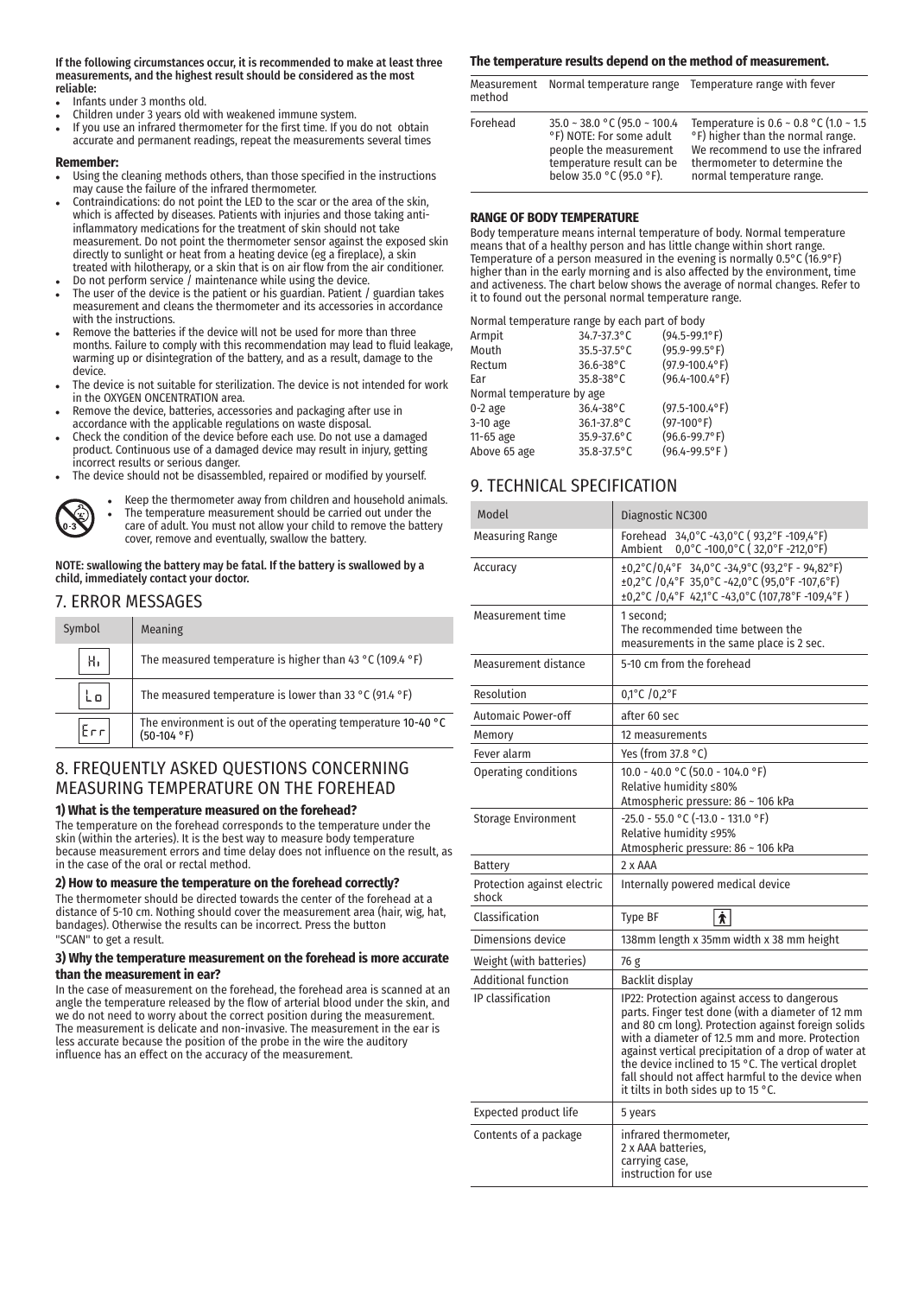### **SYMBOLS**

| <b>LOT</b> | <b>LOT Number</b>            |
|------------|------------------------------|
| ★          | Type BF                      |
| اسم        | Year of production           |
| اس         | Manufacturer                 |
| Rev.       | Last updated                 |
| <b>REF</b> | Catalog number               |
|            | Warnings                     |
|            | Protect against the sun      |
|            | Protect against humidity     |
| $= 2xAAA$  | Power supply                 |
|            | Read the instruction for use |

Manufacturer reserves the right to make changes to specification.

The information about the electromagnetic compatibility can be found on the website: diagnosis.pl/normy/nc300



Waste product and batteries should be taken to the waste collection point. The product contains ingredients that hazardous the environment. Correct utilization of the device allows you to save valuable resources, to avoid negative impact on health and on the environment, that can be endangered by inappropriate waste handling. If you have doubts, where to return the used product, contact the manufacturer.